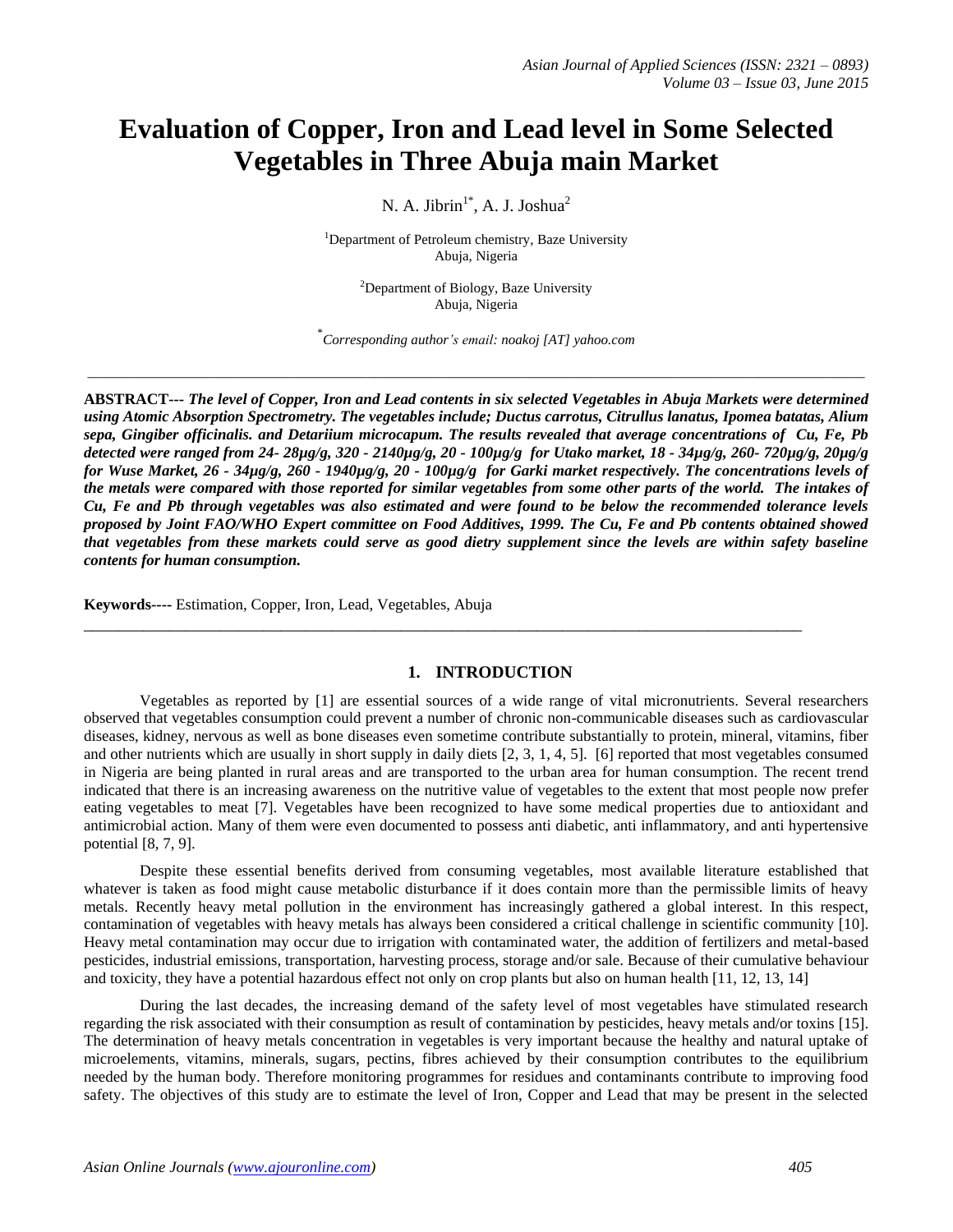vegetables, to provide a baseline data on Pb, Cu and Fe levels in dried vegetables and to establish the daily intake level of these metals through consumption of the vegetables.

# **2. MATERIALS AND METHODS**

## **Sample area and collection**

Dried Vegetables samples of *Ductus carrotus, Citrullus lanatus, Ipomea batatas, Alium sepa, Gingiber officinalis and Detariium microcapum* were purchased from three markets namely: Utako, Wuse and Garki market within Abuja metropolis, packaged into labelled paper bags and transported to the laboratory awaiting analysis. Sampling was done at random from different retailers and was quite representative since the area from where vegetables examined were scattered.

## **Sample preparation and digestion for heavy metals determination**

The vegetables samples were washed with deionised water to remove debris and sand and later air-dried for 24hours. They were oven dried to a consistent weight at a temperature of 80°C. The dried samples were crushed in a mortar and the resulting powders were sieved using 400µm sieve. 0.5 g of oven-dried, ground and sieved sample was weighed into an acidwashed porcelain crucible and ashed in a muffle furnace for four hours at 500°C. The crucibles were removed from the furnace and cooled. 10 mL of 6 M HCl was added covered and heated on a steam bath for 15 min. Another 1 mL of  $HNO<sub>3</sub>$ was added and evaporated to dryness by continuous heating for one hour to dehydrate silica and completely digest organic compounds. Finally, 5 mL of 6 M HCl and 10ml of water were added and the mixture was heated on a steam bath to complete digestion. The mixture was cooled, filtered and diluted to 100cm<sup>3</sup> with de-ionized distilled water. The filtrate was then transferred into a sample bottle and kept for the analysis of heavy metals.

## **Elemental analysis of samples**

 Fe, Cu and Pb level were determined on each final solution using Atomic Absorption spectrophotometer; model Pye Unicam SP-9 Cambridge, UK.

## **3. RESULTS**

Iron, Copper and Lead analysis of each vegetable obtained from Utako, Wuse and Garki market in microgram per gram are shown in Table 1, 2 and 3 below.

**Table 1: Results of Iron, Copper and Lead content of each vegetable obtained from Utako market in microgram per gram (µg/g)**

| <b>Tissue</b>    | Fe        | Cu        | Pb        |
|------------------|-----------|-----------|-----------|
|                  | $\mu$ g/g | $\mu$ g/g | $\mu g/g$ |
| A                | 320       | 24        | 100       |
| $\boldsymbol{B}$ | 440       | 26        | $\rm Nd$  |
| $\mathsf{C}$     | 380       | 26        | 20        |
| D                | 2140      | 28        | 20        |
| E                | 460       | 28        | Nd        |
| F                | 1140      | 24        | Nd        |

Key:

A. *Ductus carrotus*

B. *Citrullus lanatus*

C. *Ipomea batatas*

D. *Alium sepa*

E. *Gingiber officinalis*

F. *Detariium microcapum*

Nd; not detected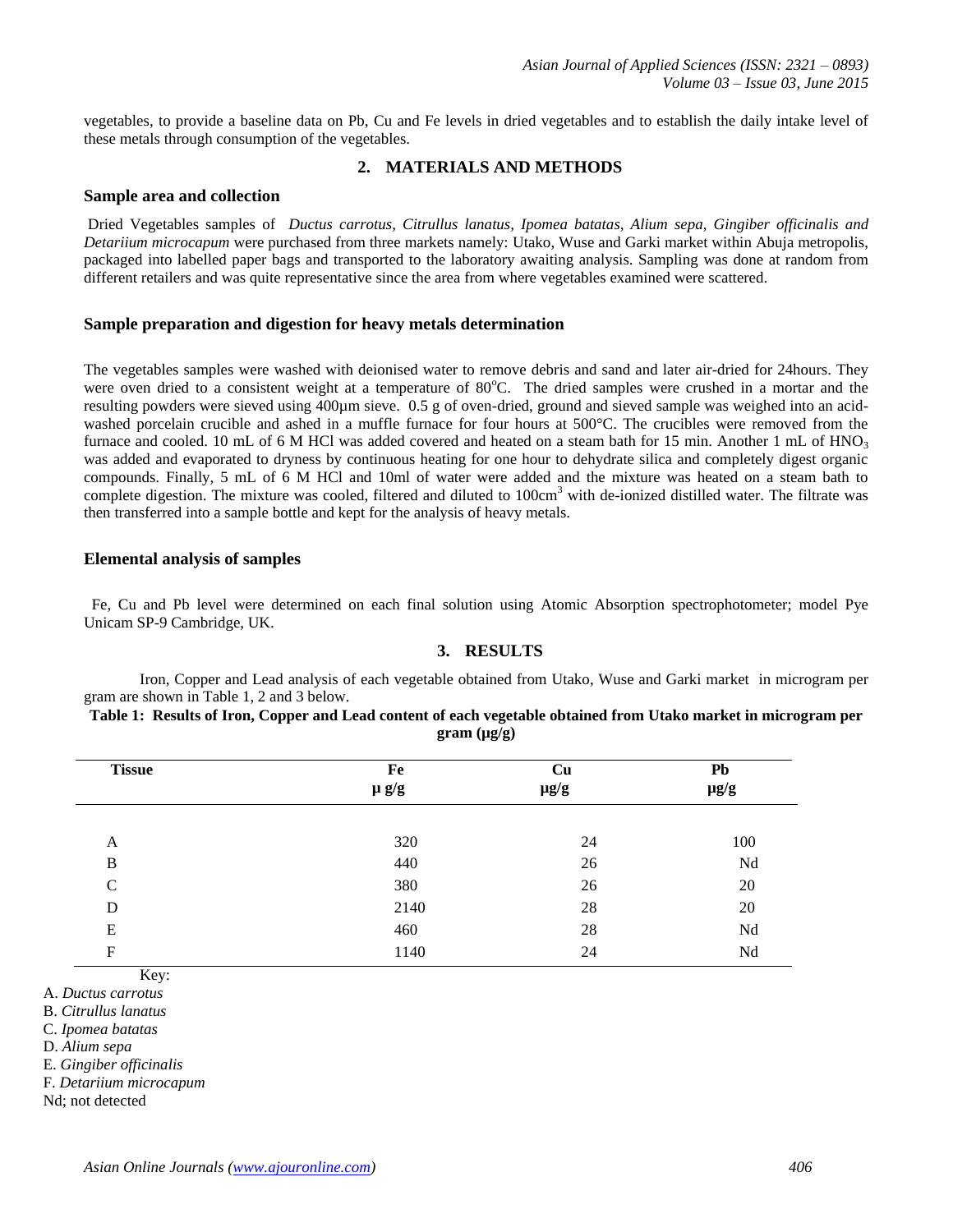| <b>Tissue</b> | Fe        | Cu        | Pb        |
|---------------|-----------|-----------|-----------|
|               | $\mu$ g/g | $\mu$ g/g | $\mu$ g/g |
|               |           |           |           |
|               |           |           |           |
| A             | 720       | 30        | nd        |
| B             | 340       | 34        | nd        |
| $\sim$        | 260       | 18        | nd        |
| D             | 580       | 24        | nd        |
| E             | 380       | 28        | nd        |
| F             | 580       | 34        | 20        |

# **Table 2: Iron, Copper, and Lead, content of each vegetable obtained from Wuse market in microgram per gram (µg/g)**

| <b>Tissue</b> | Fe        | Cu        | ${\bf Pb}$  |  |
|---------------|-----------|-----------|-------------|--|
|               | $\mu g/g$ | $\mu$ g/g | $\mu$ g/g   |  |
| $\mathbf{A}$  | 280       | 26        | $^{\rm nd}$ |  |
| $\, {\bf B}$  | 260       | 26        | $20\,$      |  |
| $\mathbf C$   | 500       | $30\,$    | $20\,$      |  |
| $\mathbf D$   | 1940      | $26\,$    | 100         |  |
| ${\bf E}$     | 820       | 34        | $20\,$      |  |
| ${\bf F}$     | 560       | 26        | 60          |  |

| Table 4: Daily intake of heavy metals by urban population of Utako Market through consumption of vegetables |  |  |
|-------------------------------------------------------------------------------------------------------------|--|--|
|-------------------------------------------------------------------------------------------------------------|--|--|

| Tissue     | Fe $(\mu g/g)$ |          | Cu (µg/g)     |        |              | $Pb(\mu g/g)$ |        |          |           |
|------------|----------------|----------|---------------|--------|--------------|---------------|--------|----------|-----------|
|            | Adults         | children | Comment       | Adults | children     | Comment       | Adults | Children | Comment   |
| А          | 0.01           | 0.48     | No effect     | 0.00   | 0.04         | No effect     | 0.00   | 0.00     | No effect |
| B          | 0.02           | 0.66     | No effect     | 0.00   | 0.04         | No effect     | Nd     | Nd       | No effect |
|            | 0.02           | 0.57     | No effect     | 0.00   | 0.04         | No effect     | 0.00   | 0.03     | No effect |
| D          | 0.09           | 3.21     | No effect     | 0.00   | 0.04         | No effect     | 0.00   | 0.03     | No effect |
| Е          | 0.02           | 0.69     | No effect     | 0.00   | 0.04         | No effect     | Nd     | Nd       | No effect |
| F          | 0.05           | 1.71     | No effect     | 0.00   | 0.04         | No effect     | nd     | Nd       | No effect |
| Safe limit | $425\mu g/g$   |          | $0.2 \mu g/g$ |        | $0.3\mu g/g$ |               |        |          |           |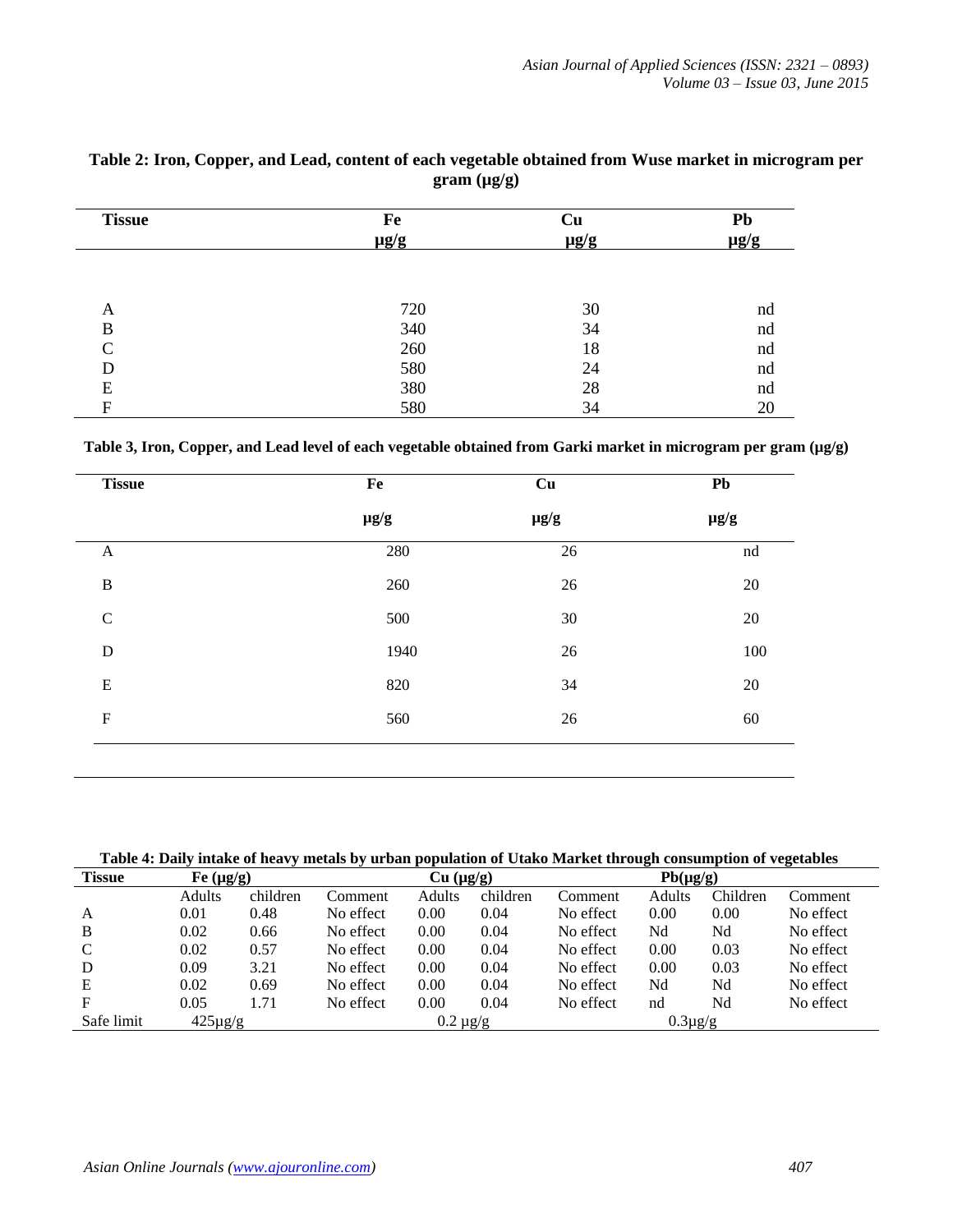| , <del>.</del> |              |                |               |        |          |              |        |          |           |
|----------------|--------------|----------------|---------------|--------|----------|--------------|--------|----------|-----------|
| <b>Tissue</b>  |              | Fe $(\mu g/g)$ | $Cu(\mu g/g)$ |        |          |              |        |          |           |
|                | Adults       | children       | Comment       | Adults | Children | Comment      | Adults | children | Comment   |
| A              | 0.03         | 1.08           | No effect     | 0.00   | 0.05     | No effect    | Nd     | Nd       | No effect |
| B              | 0.01         | 0.51           | No effect     | 0.00   | 0.05     | No effect    | Nd     | Nd       | No effect |
| C              | 0.01         | 0.39           | No effect     | 0.00   | 0.03     | No effect    | Nd     | Nd       | No effect |
| D              | 0.02         | 0.87           | No effect     | 0.00   | 0.04     | No effect    | Nd     | Nd       | No effect |
| E              | 0.02         | 0.57           | No effect     | 0.00   | 0.04     | No effect    | Nd     | Nd       | No effect |
| F              | 0.02         | 0.87           | No effect     | 0.00   | 0.05     | No effect    | 0.00   | 0.03     | No effect |
| Safe limit     | $425\mu g/g$ |                | $0.2 \mu g/g$ |        |          | $0.3\mu$ g/g |        |          |           |

#### **Table 5**: **Daily intake of heavy metals by urban population of Wuse Market through consumption of vegetables**

**Table 6: Daily intake of heavy metals by urban population of Garki Market through consumption of vegetables**

| <b>Tissue</b> | Fe $(\mu g/g)$ |          |               | $Cu(\mu g/g)$ |              |           | $Pb(\mu g/g)$ |          |           |
|---------------|----------------|----------|---------------|---------------|--------------|-----------|---------------|----------|-----------|
|               | <b>Adults</b>  | children | Comment       | Adults        | children     | Comment   | Adults        | Children | Comment   |
| A             | 0.01           | 0.42     | No effect     | 0.00          | 0.04         | No effect | Nd            | Nd       | No effect |
| B             | 0.01           | 0.39     | No effect     | 0.00          | 0.04         | No effect | 0.00          | 0.03     | No effect |
| C             | 0.02           | 0.75     | No effect     | 0.00          | 0.05         | No effect | 0.00          | 0.03     | No effect |
| D             | 0.08           | 2.91     | No effect     | 0.00          | 0.04         | No effect | 0.00          | 0.15     | No effect |
| E             | 0.03           | 1.23     | No effect     | 0.00          | 0.05         | No effect | 0.00          | 0.03     | No effect |
| F             | 0.02           | 0.84     | No effect     | 0.00          | 0.04         | No effect | 0.00          | 0.09     | No effect |
| Safe limit    | $425\mu g/g$   |          | $0.2 \mu g/g$ |               | $0.3\mu$ g/g |           |               |          |           |
|               |                |          |               |               |              |           |               |          |           |

# **4. DISCUSSION**

Heavy metal concentrations varied among different vegetables as indicated in Table 1, 2 and 3 above. Among the investigated vegetables, Samples collected from Utako market had the highest level of Fe in the range of 320 to 2140  $\mu$ g/g, followed by vegetables purchased from Garki market with concentration range between 260-1940 μg/g while Wuse market recorded the least amount of Fe in the studied samples. The observed range of Fe concentration recorded was higher than the range 1.3 - 3.7 μg/g reported by [16] for lady's finger grown in waste water irrigated areas of Hyderabad, Andhra Pradesh. The obtained result is in agreement with [17] who reported that leafy vegetables are likely to accumulate Iron at higher levels compared to other metals. The concentration of Cu was low (34 μg/g; maximum) in all the vegetables from all the Markets (Table 1, 2 and 3) as compared to Cu concentration of 201.75 μg/g recorded by Liu *et al*., (2004) in tomato collected from waste water irrigated area of Zhengzhou city, China due to atmospheric deposition. The results showed that the levels of Pb in all vegetables from all the markets were between 20 to  $100\mu\text{g/s}$ , respectively. Within the selected vegetables, the highest concentrations of Pb were noticed in Kuka, followed by Okro and Achi, Ofor from Garki, respectively. The concentration of Pb in Kuka ( Table1 and 3) are high due to the influence of climate, atmospheric deposition, the nature of the soil on which the vegetables are grown, the degree of maturity of the vegetable at the time of harvest and the application of fertilizers [2, 18, 19,]. These concentrations of Pb in Kuka are lower than those detected in Pakistan [20]. [21, 22] affirmed that the heavy metals contents in vegetables varied depending on the country of origin, environmental pollution levels, plant part and technological processes. It is also believed that a combination of factors including the use of polluted water, bad practice in post harvesting handling of the vegetables products with disregard to the food safety guidelines, and the physical market environments in these locations surrounded by a heavy urban pollution deposition may have exacerbated contamination levels of these vegetable samples.

# **Daily intake estimate of Pb, Cu and Fe**

The daily intake  $(\mu g/g/day)$  was calculated based on these purposes;

1. The adult weight is 50kg and the vegetable intake per day is 20g.

2. The children weight is 10kg and the vegetable intake is 15g.

The daily intake ( $\mu$ g/g/day) =metal conc. in vegetable  $\times$  weight of vegetable

Weight of body

Exposure of consumers and related health risks are usually expressed as provisional tolerable daily intake (PTDI), a reference value established by [23]. Table 4, 5 and 6 represents the estimation of each heavy metal intake through consumption of the studied foodstuffs. The average diet per person per day of all the vegetables is 20g for adult and 15g for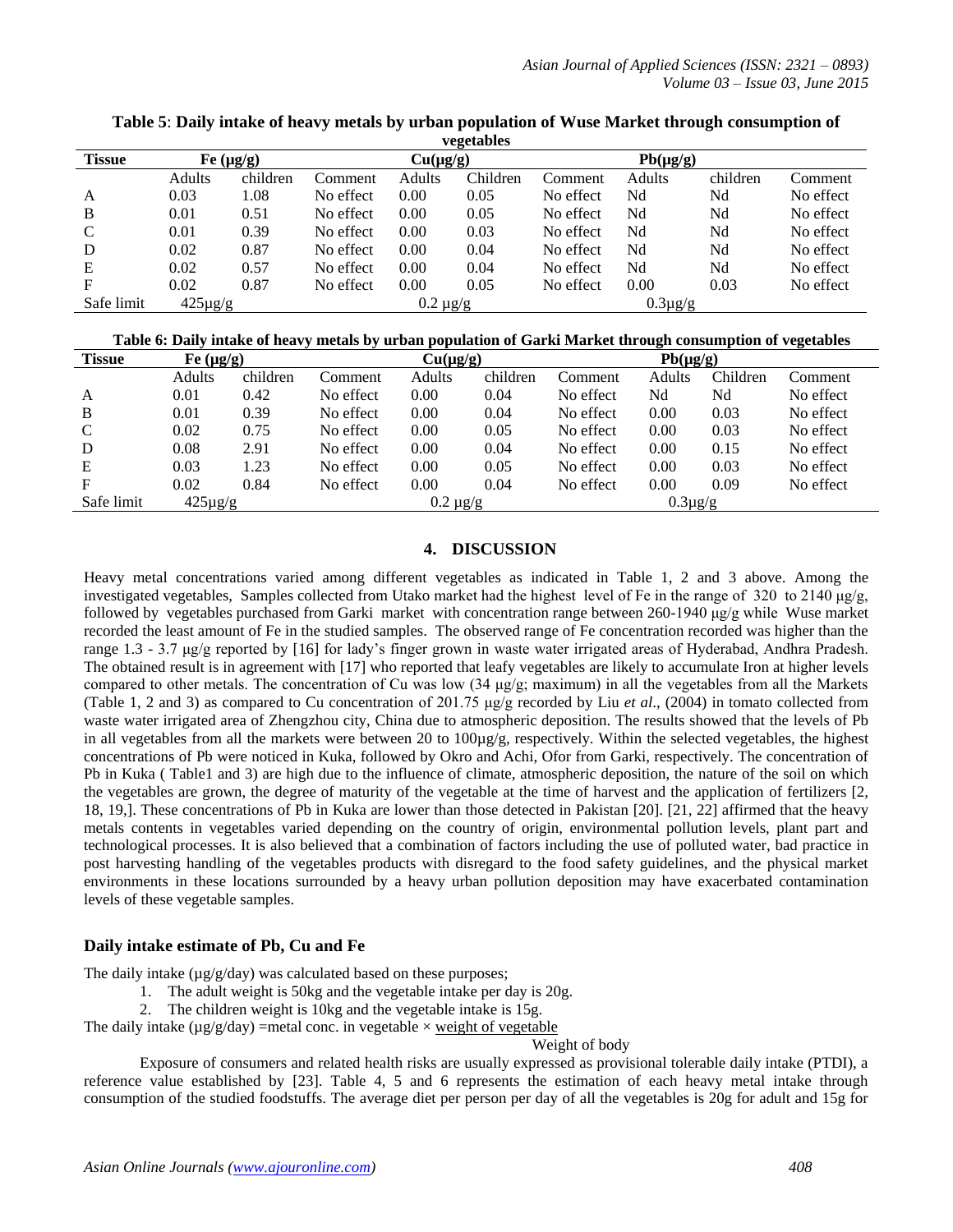children, respectively. Table 4, 5 and 6 showed that the maximum concentration of Fe<sup>2+</sup> (0.09µg/g; adults and 3.21µg/g; children),  $Cu^{2+}$  (0.00 $\mu$ g/g; adults and 0.05 $\mu$ g/g; children) and Pb<sup>2+</sup> (0.00 $\mu$ g/g; adults and 0.15 $\mu$ g/g; children), respectively from all the studied Markets in Abuja. These results are below PTDI limit for Pb, Fe and Cu which are 0.3µg/g, 425µg/g and  $0.2\mu$ g/g respectively [23]. This level of Pb  $(0.15\mu g/g)$  in the sample may affect children's I.Q, although this value is still below the recommended safe limit.

## **5. CONCLUSION**

The estimated daily intakes for the studied heavy metals are below those reported by the FAO/WHO who has set a limit for heavy metal intake based on body weight. Therefore, these vegetables are safe for consumption by the population of the studied area (Utako, Wuse and Garki of Abuja, metropolis).

## **6. REFERENCES**

[1] IARC, (2003). Fruit and vegetables. *International Agency for Research on Cancer, Lyon.pp. 22-23*

[2] Mosha, T.C. and Gaga, H.E. (1999). Nutritive value and effect of blanching on trypsin and chymotrypsin inhibitor activities of selected leafy vegetables. *Plant Foods Human Nutrition,* 54: 271-283.

[3] Delibacak, S., Elmaci, O.L, Secer, M. and Bodur, A. (2002). Trace element and heavy metal concentrations in fruits and vegetables of the Gediz River region. International Journal of Water. Vol. 2, No. 2/3.

[4] Robertson, A., Tirado, C., Lobstein, T., Jermini, M., Knai, C. and Jensen, J. (2004)*. Food and health in Europe: a new basis for action. European Series, No. 96. WHO Regional Publications, Copenhagen.* 12: 32-34

[5] Fasuyi, O.A. (2006). Nutritional potentials of some tropical vegetable leaf meals: Chemical characterization and functional properties. *African Journal of Biotechnology*, 5:49- 53.

[6] Adeleke R. O. and Abiodun O. A. (2010). Chemical Composition of Three Traditional Vegetables in Nigeria. *Pakistan Journal of Nutrition* 9 (9): 858-860

[7] Orech, F.O., Akenga, T., Ochora, J., Friis, H. and Aagaard, H. (2005). Potential toxicity of some traditional leafy vegetables consumed in Nyang'oma Division, Western Kenya. *African Journal for Food Agriculture and Nutritional Development.* Online, 5(1).

[8] Okeno, J.A., Chebet, D.K. and Mathenge, P.W. ( 2003). Status of indigenous vegetables in Kenya. *Acta Hort.,* 621: 9.

[9] Smith, F.I. and Eyzaguirre, P. (2007). African leafy vegetables: Their role in the world health organization's global fruit and vegetables initiatives. *African Journal for Food Agriculture Nutritional Development.* Online, 7: 1- 9.

[10] Zoro, B. I., Koffi, K.K. and Dje, Y. (2006). Caractérisation botanique et agronomique de trois espèces de cucurbits consommées en sauce en Afrique de l'Ouest: *Citrullus* sp., *Cucumeropsis manii*, *Lagenaria siceraria*. *Biotechnol. Agron. Soc. Environ*., **7**(3-4): 187-199.

[11] Onianwa, P.C., Adeyemo, A.O., Idowu, O.E. and Ogabiela, E.E. (2007). Copper and zinc contents of Nigerian foods and estimates of the adult dietary intakes. *Food Chemistry*. 72, 89–95.

[12] Konofal, E., Lecendreux, M., Arnulf, I. and Mouren, M.C. (2004). Iron deficiency in children with attentiondeficit/hyperactivity disorder. *Arch. Pediatr. Adolesc*. Med. 158:1113-1115.